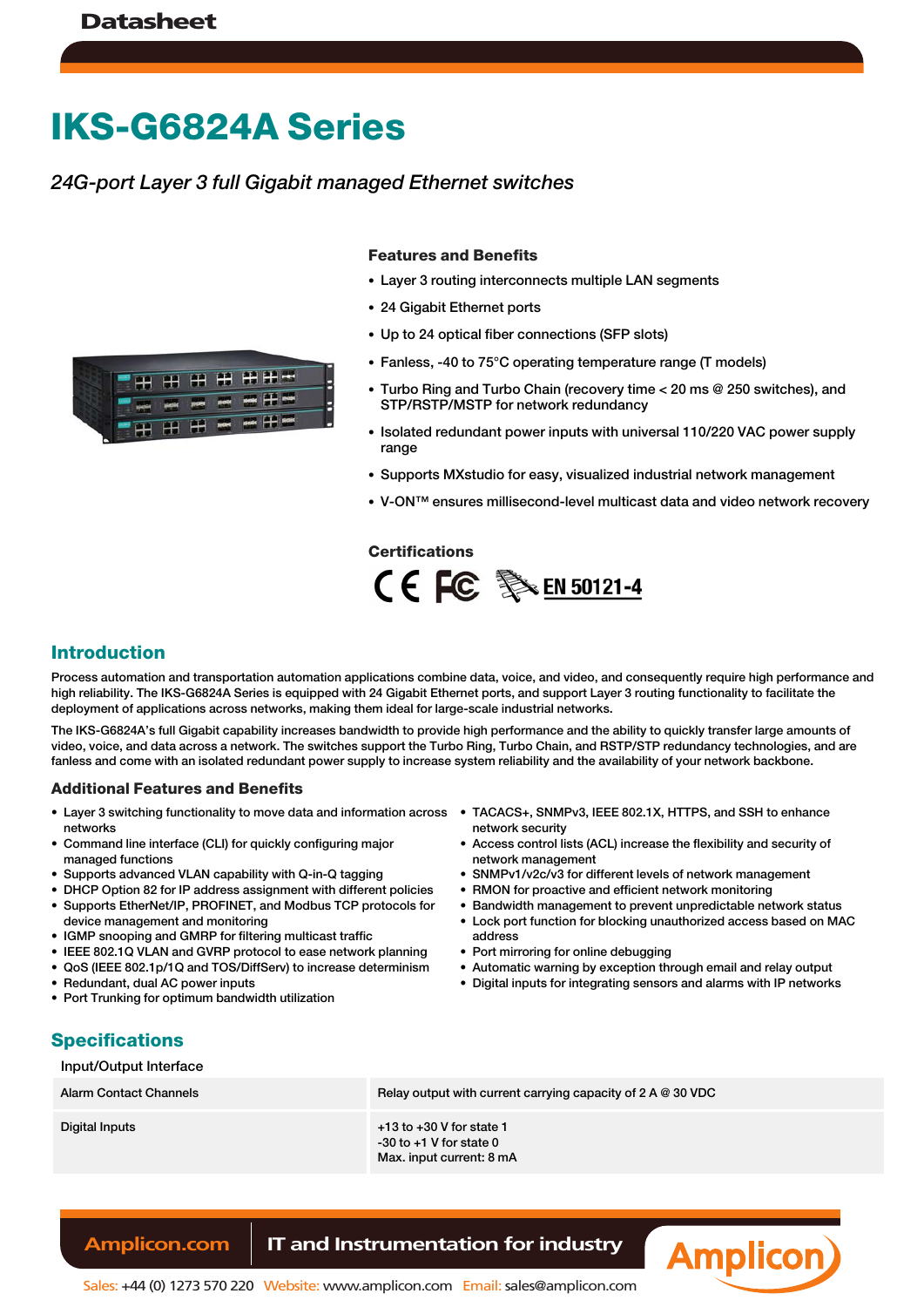# Datasheet

| <b>Ethernet Interface</b>                                 |                                                                                                                                                                                                                                                                                                                                                                                                                                                                               |
|-----------------------------------------------------------|-------------------------------------------------------------------------------------------------------------------------------------------------------------------------------------------------------------------------------------------------------------------------------------------------------------------------------------------------------------------------------------------------------------------------------------------------------------------------------|
| 10/100/1000BaseT(X) Ports (RJ45 connector)                | IKS-G6824A-4GTXSFP-HV-HV Series: 20<br>IKS-G6824A-8GSFP-4GTXSFP-HV-HV Series: 12                                                                                                                                                                                                                                                                                                                                                                                              |
| 100/1000BaseSFP Ports                                     | IKS-G6824A-8GSFP-4GTXSFP-HV-HV Series: 8<br>IKS-G6824A-20GSFP-4GTXSFP-HV-HV Series: 20                                                                                                                                                                                                                                                                                                                                                                                        |
| Combo Ports (10/100/1000BaseT(X) or 100/<br>1000BaseSFP+) | 4                                                                                                                                                                                                                                                                                                                                                                                                                                                                             |
| <b>Standards</b>                                          | IEEE 802.1D-2004 for Spanning Tree Protocol<br>IEEE 802.1p for Class of Service<br>IEEE 802.1Q for VLAN Tagging<br>IEEE 802.1s for Multiple Spanning Tree Protocol<br>IEEE 802.1w for Rapid Spanning Tree Protocol<br>IEEE 802.1X for authentication<br>IEEE 802.3 for 10BaseT<br>IEEE 802.3ab for 1000BaseT(X)<br>IEEE 802.3ad for Port Trunk with LACP<br>IEEE 802.3u for 100BaseT(X) and 100BaseFX<br>IEEE 802.3x for flow control<br>IEEE 802.3z for 1000BaseSX/LX/LHX/ZX |
| <b>Ethernet Software Features</b>                         |                                                                                                                                                                                                                                                                                                                                                                                                                                                                               |
| Management                                                | ARP, Back Pressure Flow Control, BOOTP, DDM, DHCP Option 66/67/82, DHCP Server/<br>Client, IPv4, LLDP, Port Mirror, RMON, SNMP Inform, SNMPv1/v2c/v3, Syslog, Telnet,<br>TFTP, SMTP, RARP, Flow control                                                                                                                                                                                                                                                                       |
| Filter                                                    | 802.1Q, GMRP, GVRP, IGMP v1/v2/v3, QinQ VLAN                                                                                                                                                                                                                                                                                                                                                                                                                                  |
| <b>Multicast Routing</b>                                  | DVMRP, PIM-DM, PIM-SM, PIM-SSM                                                                                                                                                                                                                                                                                                                                                                                                                                                |
| <b>Redundancy Protocols</b>                               | Link Aggregation, MSTP, RSTP, Turbo Chain, Turbo Ring v1/v2, V-ON                                                                                                                                                                                                                                                                                                                                                                                                             |
| <b>Routing Redundancy</b>                                 | <b>VRRP</b>                                                                                                                                                                                                                                                                                                                                                                                                                                                                   |
| Security                                                  | Access control list, Broadcast storm protection, HTTPS/SSL, MAB authentication,<br>Sticky MAC, NTP authentication, Port Lock, RADIUS, SSH, TACACS+                                                                                                                                                                                                                                                                                                                            |
| <b>Time Management</b>                                    | <b>NTP Server/Client, SNTP</b>                                                                                                                                                                                                                                                                                                                                                                                                                                                |
| Unicast Routing                                           | OSPF, RIPV1/V2, Static Route                                                                                                                                                                                                                                                                                                                                                                                                                                                  |
| <b>Industrial Protocols</b>                               | EtherNet/IP, Modbus TCP, PROFINET                                                                                                                                                                                                                                                                                                                                                                                                                                             |
| MIB                                                       | Bridge MIB, Ethernet-like MIB, MIB-II, P-BRIDGE MIB, Q-BRIDGE MIB, RMON MIB<br>Groups 1, 2, 3, 9, RSTP MIB                                                                                                                                                                                                                                                                                                                                                                    |
| <b>Switch Properties</b>                                  |                                                                                                                                                                                                                                                                                                                                                                                                                                                                               |
| <b>DRAM</b>                                               | 128 MB                                                                                                                                                                                                                                                                                                                                                                                                                                                                        |
| Flash                                                     | 16 MB                                                                                                                                                                                                                                                                                                                                                                                                                                                                         |
| <b>IGMP Groups</b>                                        | 4096                                                                                                                                                                                                                                                                                                                                                                                                                                                                          |
| Jumbo Frame Size                                          | 9.6 KB                                                                                                                                                                                                                                                                                                                                                                                                                                                                        |
| <b>MAC Table Size</b>                                     | 16K                                                                                                                                                                                                                                                                                                                                                                                                                                                                           |
| Max. No. of VLANs                                         | 256                                                                                                                                                                                                                                                                                                                                                                                                                                                                           |
| <b>Packet Buffer Size</b>                                 | 12 Mbits                                                                                                                                                                                                                                                                                                                                                                                                                                                                      |
| <b>VLAN ID Range</b>                                      | VID 1 to 4094                                                                                                                                                                                                                                                                                                                                                                                                                                                                 |
| <b>Priority Queues</b>                                    | 8                                                                                                                                                                                                                                                                                                                                                                                                                                                                             |

Amplicon.com | IT and Instrumentation for industry



Sales: +44 (0) 1273 570 220 Website: www.amplicon.com Email: sales@amplicon.com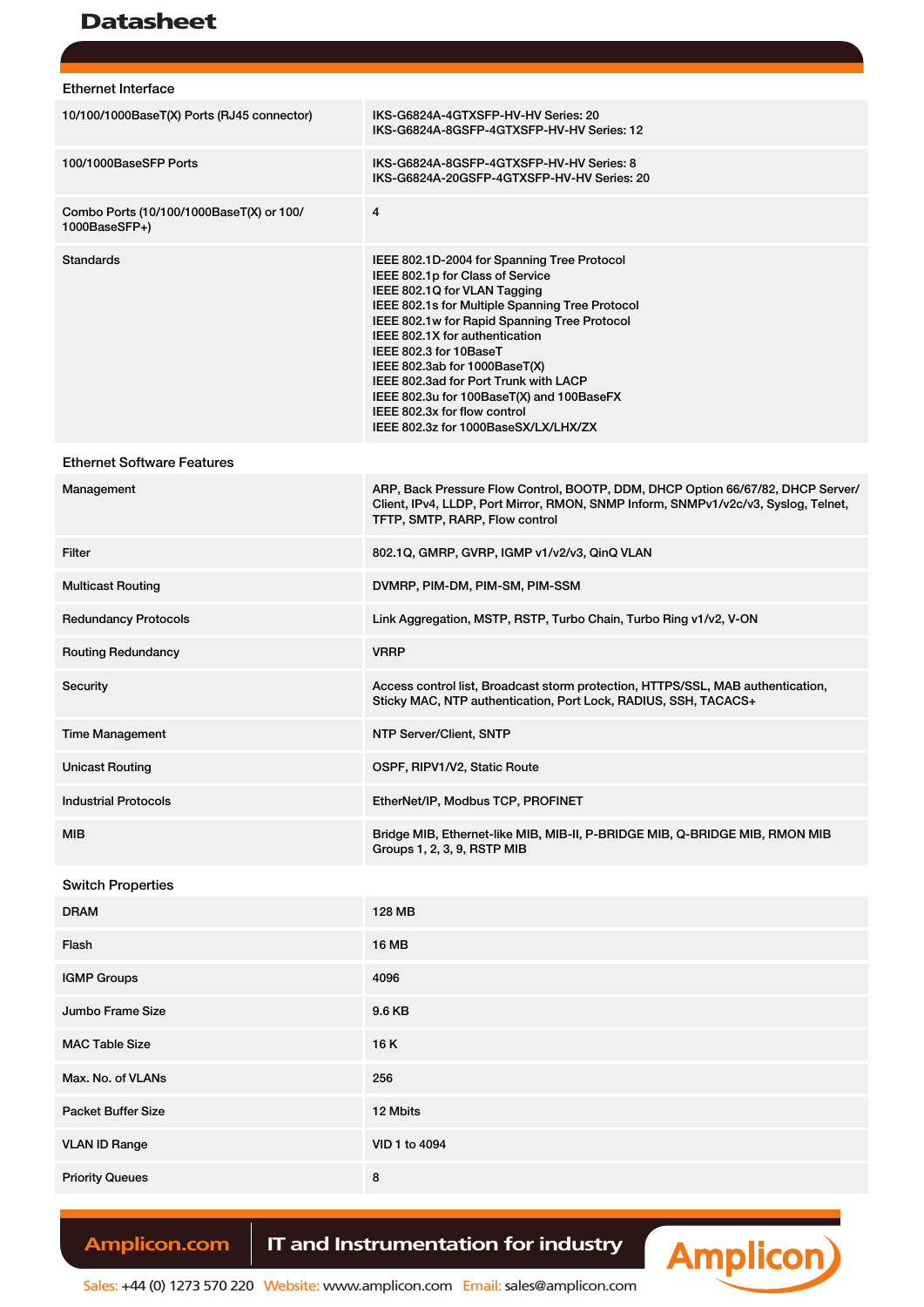# Datasheet

| <b>USB</b> Interface                   |                                                                                                                                                                                                                                            |
|----------------------------------------|--------------------------------------------------------------------------------------------------------------------------------------------------------------------------------------------------------------------------------------------|
| <b>Storage Port</b>                    | USB Type A                                                                                                                                                                                                                                 |
| Serial Interface                       |                                                                                                                                                                                                                                            |
| <b>Console Port</b>                    | USB-serial console (Type B connector)                                                                                                                                                                                                      |
| <b>Power Parameters</b>                |                                                                                                                                                                                                                                            |
| <b>Input Voltage</b>                   | 110 to 220 VAC, Redundant dual inputs                                                                                                                                                                                                      |
| <b>Operating Voltage</b>               | 85 to 264 VAC                                                                                                                                                                                                                              |
| <b>Overload Current Protection</b>     | Supported                                                                                                                                                                                                                                  |
| <b>Reverse Polarity Protection</b>     | Supported                                                                                                                                                                                                                                  |
| <b>Input Current</b>                   | 0.67/0.38 A @ 110/220 VAC                                                                                                                                                                                                                  |
| <b>Physical Characteristics</b>        |                                                                                                                                                                                                                                            |
| <b>IP Rating</b>                       | <b>IP30</b>                                                                                                                                                                                                                                |
| <b>Dimensions</b>                      | 440 x 44 x 386.9 mm (17.32 x 1.73 x 15.23 in)                                                                                                                                                                                              |
| Weight                                 | 5100 g (11.25 lb)                                                                                                                                                                                                                          |
| Installation                           | Rack mounting                                                                                                                                                                                                                              |
| <b>Environmental Limits</b>            |                                                                                                                                                                                                                                            |
| <b>Operating Temperature</b>           | Standard Models: -10 to 60°C (14 to 140°F)<br>Wide Temp. Models: -40 to 75°C (-40 to 167°F)                                                                                                                                                |
| Storage Temperature (package included) | -40 to 75°C (-40 to 167°F)                                                                                                                                                                                                                 |
| <b>Ambient Relative Humidity</b>       | 5 to 95% (non-condensing)                                                                                                                                                                                                                  |
| <b>Standards and Certifications</b>    |                                                                                                                                                                                                                                            |
| Safety                                 | EN 60950-1, UL 60950-1                                                                                                                                                                                                                     |
| <b>EMC</b>                             | EN 55032/24                                                                                                                                                                                                                                |
| EMI                                    | CISPR 32, FCC Part 15B Class A                                                                                                                                                                                                             |
| <b>EMS</b>                             | IEC 61000-4-2 ESD: Contact: 4 kV; Air: 8 kV<br>IEC 61000-4-3 RS: 80 MHz to 1 GHz: 10 V/m<br>IEC 61000-4-4 EFT: Power: 2 kV; Signal: 1 kV<br>IEC 61000-4-5 Surge: Power: 2 kV; Signal: 1 kV<br>IEC 61000-4-6 CS: 10 V<br>IEC 61000-4-8 PFMF |
| Railway                                | EN 50121-4                                                                                                                                                                                                                                 |
| Freefall                               | IEC 60068-2-32                                                                                                                                                                                                                             |
| Shock                                  | IEC 60068-2-27                                                                                                                                                                                                                             |
| Vibration                              | IEC 60068-2-6                                                                                                                                                                                                                              |
| <b>MTBF</b>                            |                                                                                                                                                                                                                                            |
| Time                                   | 460,854 hrs                                                                                                                                                                                                                                |
| <b>Standards</b>                       | Telcordia (Bellcore), GB                                                                                                                                                                                                                   |

Amplicon.com | IT and Instrumentation for industry



Sales: +44 (0) 1273 570 220 Website: www.amplicon.com Email: sales@amplicon.com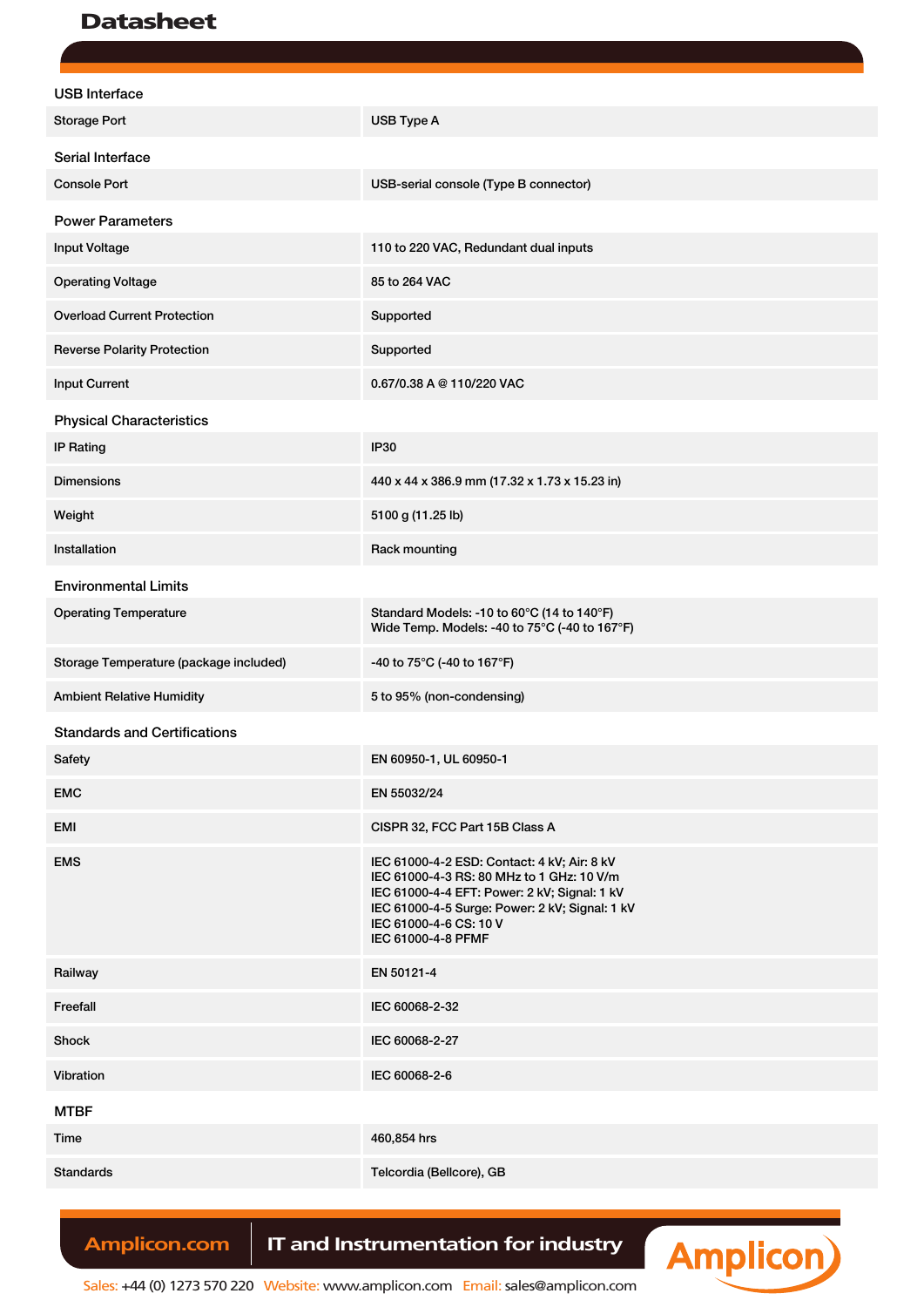# **Datasheet**

| Warranty                |                                                                                                                                                                                                                                                  |
|-------------------------|--------------------------------------------------------------------------------------------------------------------------------------------------------------------------------------------------------------------------------------------------|
| <b>Warranty Period</b>  | 5 years                                                                                                                                                                                                                                          |
| <b>Details</b>          | See www.moxa.com/warranty                                                                                                                                                                                                                        |
| <b>Package Contents</b> |                                                                                                                                                                                                                                                  |
| Device                  | 1 x IKS-G6824A Series switch                                                                                                                                                                                                                     |
| Cable                   | 1 x USB type A male to USB type B male                                                                                                                                                                                                           |
| <b>Installation Kit</b> | 2 x rack-mounting ear<br>8 x cap, plastic, for SFP slot (IKS-G6824A-4GTXSFP-HV-HV Series)<br>16 x cap, plastic, for SFP slot (IKS-G6824A-8GSFP-4GTXSFP-HV-HV Series)<br>28 x cap, plastic, for SFP slot (IKS-G6824A-20GSFP-4GTXSFP-HV-HV Series) |
| <b>Power Supply</b>     | 1 x power cord, EU type<br>1 x power cord, US type                                                                                                                                                                                               |
| Documentation           | 1 x document and software CD<br>1 x warranty card                                                                                                                                                                                                |
| <b>Note</b>             | SFP modules need to be purchased separately for use with this product.                                                                                                                                                                           |

## **Dimensions**

Unit: mm (inch)



## **Ordering Information**

| <b>Model Name</b>                     | Layer | <b>Combo Ports</b><br>10/100/1000BaseT(X)<br>or 100/1000BaseSFP+ | 100/1000Base SFP<br><b>Slots</b> | 10/100/1000BaseT(X)<br><b>Ports</b><br><b>RJ45 Connector</b> | <b>Operating Temp.</b>         |
|---------------------------------------|-------|------------------------------------------------------------------|----------------------------------|--------------------------------------------------------------|--------------------------------|
| IKS-G6824A-4GTXSFP-HV-<br><b>HV</b>   | 3     | $\overline{4}$                                                   | $\mathbf 0$                      | 20                                                           | -10 to $60^{\circ}$ C          |
| IKS-G6824A-8GSFP-<br>4GTXSFP-HV-HV    | 3     | $\overline{4}$                                                   | 8                                | 12                                                           | -10 to $60^{\circ}$ C          |
| IKS-G6824A-20GSFP-<br>4GTXSFP-HV-HV   | 3     | $\overline{4}$                                                   | 20                               | $\mathbf 0$                                                  | -10 to 60 $\mathrm{^{\circ}C}$ |
| IKS-G6824A-4GTXSFP-HV-<br>$HV-T$      | 3     | $\overline{4}$                                                   | $\mathbf 0$                      | 20                                                           | -40 to $75^{\circ}$ C          |
| IKS-G6824A-8GSFP-<br>4GTXSFP-HV-HV-T  | 3     | $\overline{4}$                                                   | 8                                | 12                                                           | -40 to $75^{\circ}$ C          |
| IKS-G6824A-20GSFP-<br>4GTXSFP-HV-HV-T | 3     | $\overline{4}$                                                   | 20                               | $\mathbf 0$                                                  | -40 to $75^{\circ}$ C          |

Amplicon.com | IT and Instrumentation for industry



Sales: +44 (0) 1273 570 220 Website: www.amplicon.com Email: sales@amplicon.com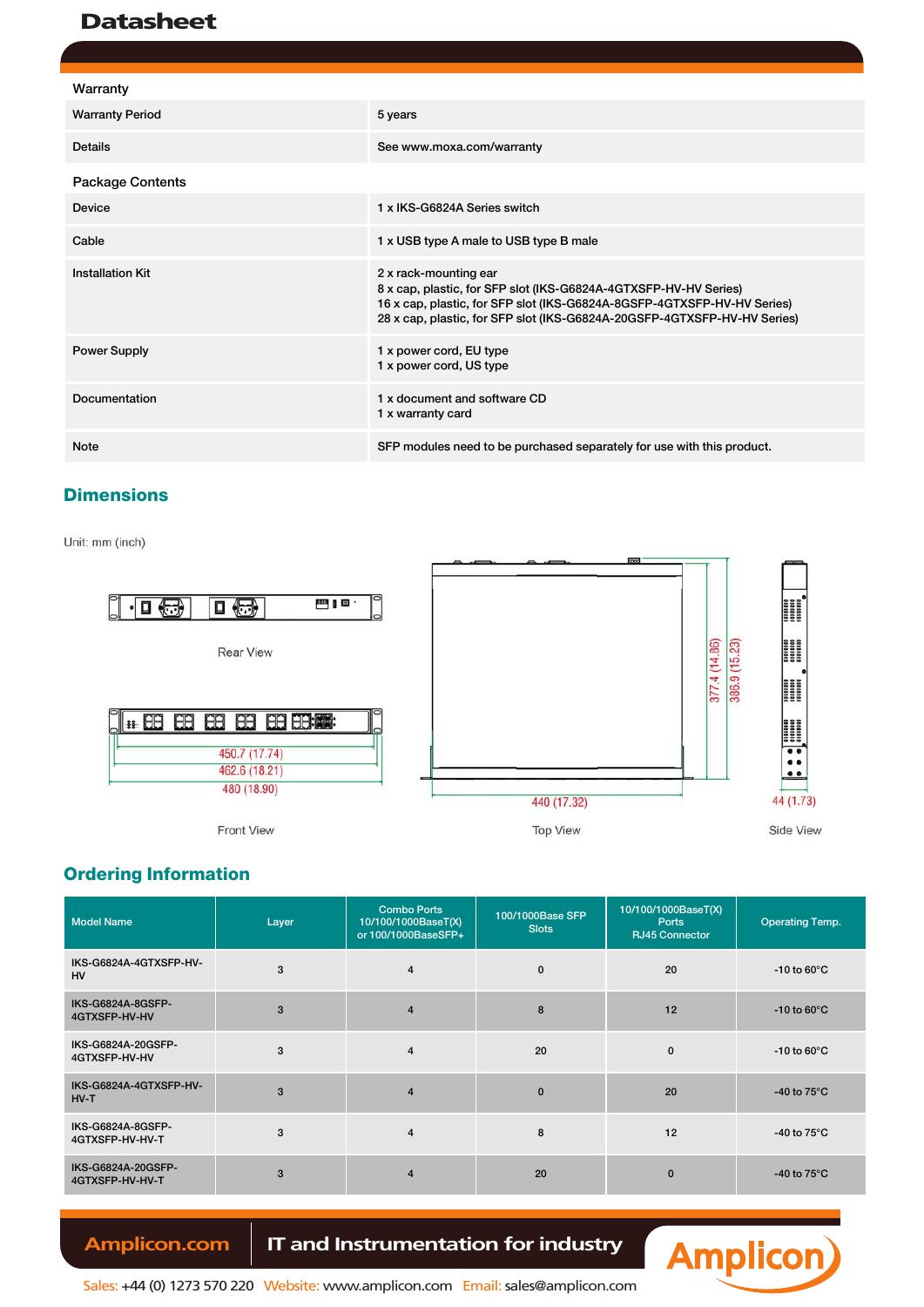## **Accessories (sold separately)**

#### Software

| <b>MXview</b>       | Industrial network management software designed for converged automation networks                                                                                    |
|---------------------|----------------------------------------------------------------------------------------------------------------------------------------------------------------------|
| <b>Storage Kits</b> |                                                                                                                                                                      |
| ABC-02-USB          | Configuration backup and restoration tool, firmware upgrade, and log file storage tool for managed<br>Ethernet switches and routers, 0 to 60°C operating temperature |
| <b>SFP Modules</b>  |                                                                                                                                                                      |
| SFP-1FELLC-T        | SFP module with 1 100Base single-mode with LC connector for 80 km transmission, -40 to 85°C<br>operating temperature                                                 |
| SFP-1FEMLC-T        | SFP module with 1 100Base multi-mode with LC connector for 4 km transmission, -40 to 85°C<br>operating temperature                                                   |
| SFP-1FESLC-T        | SFP module with 1 100Base single-mode with LC connector for 40 km transmission, -40 to 85°C<br>operating temperature                                                 |
| SFP-1G10ALC         | WDM-type (BiDi) SFP module with 1 1000BaseSFP port with LC connector for 10 km transmission; TX<br>1310 nm, RX 1550 nm, 0 to 60°C operating temperature              |
| SFP-1G10ALC-T       | WDM-type (BiDi) SFP module with 1 1000BaseSFP port with LC connector for 10 km transmission; TX<br>1310 nm, RX 1550 nm, -40 to 85°C operating temperature            |
| SFP-1G10BLC         | WDM-type (BiDi) SFP module with 1 1000BaseSFP port with LC connector for 10 km transmission; TX<br>1550 nm, RX 1310 nm, 0 to 60°C operating temperature              |
| SFP-1G10BLC-T       | WDM-type (BiDi) SFP module with 1 1000BaseSFP port with LC connector for 10 km transmission; TX<br>1550 nm, RX 1310 nm, -40 to 85°C operating temperature            |
| SFP-1G20ALC         | WDM-type (BiDi) SFP module with 1 1000BaseSFP port with LC connector for 20 km transmission; TX<br>1310 nm, RX 1550 nm, 0 to 60°C operating temperature              |
| SFP-1G20ALC-T       | WDM-type (BiDi) SFP module with 1 1000BaseSFP port with LC connector for 20 km transmission; TX<br>1310 nm, RX 1550 nm, -40 to 85°C operating temperature            |
| SFP-1G20BLC         | WDM-type (BiDi) SFP module with 1 1000BaseSFP port with LC connector for 20 km transmission; TX<br>1550 nm, RX 1310 nm, 0 to 60°C operating temperature              |
| SFP-1G20BLC-T       | WDM-type (BiDi) SFP module with 1 1000BaseSFP port with LC connector for 20 km transmission; TX<br>1550 nm, RX 1310 nm, -40 to 85°C operating temperature            |
| SFP-1G40ALC         | WDM-type (BiDi) SFP module with 1 1000BaseSFP port with LC connector for 40 km transmission; TX<br>1310 nm, RX 1550 nm, 0 to 60°C operating temperature              |
| SFP-1G40ALC-T       | WDM-type (BiDi) SFP module with 1 1000BaseSFP port with LC connector for 40 km transmission; TX<br>1310 nm, RX 1550 nm, -40 to 85°C operating temperature            |
| SFP-1G40BLC         | WDM-type (BiDi) SFP module with 1 1000BaseSFP port with LC connector for 40 km transmission; TX<br>1550 nm, RX 1310 nm, 0 to 60°C operating temperature              |
| SFP-1G40BLC-T       | WDM-type (BiDi) SFP module with 1 1000BaseSFP port with LC connector for 40 km transmission; TX<br>1550 nm, RX 1310 nm, -40 to 85°C operating temperature            |
| SFP-1GEZXLC         | SFP module with 1 1000BaseEZX port with LC connector for 110 km transmission, 0 to 60°C operating<br>temperature                                                     |
| SFP-1GEZXLC-120     | SFP module with 1 1000BaseEZX port with LC connector for 120 km transmission, 0 to 60°C operating<br>temperature                                                     |
| SFP-1GLHLC          | SFP module with 1 1000BaseLH port with LC connector for 30 km transmission, 0 to 60°C operating<br>temperature                                                       |
| SFP-1GLHLC-T        | SFP module with 1 1000BaseLH port with LC connector for 30 km transmission, -40 to 85 $\degree$ C operating<br>temperature                                           |
| SFP-1GLHXLC         | SFP module with 1 1000BaseLHX port with LC connector for 40 km transmission, 0 to 60°C operating<br>temperature                                                      |
| SFP-1GLHXLC-T       | SFP module with 1 1000BaseLHX port with LC connector for 40 km transmission, -40 to 85°C<br>operating temperature                                                    |
| SFP-1GLSXLC         | SFP module with 1 1000BaseLSX port with LC connector for 500 m transmission, 0 to 60 $\degree$ C operating<br>temperature                                            |
| SFP-1GLSXLC-T       | SFP module with 1 1000BaseLSX port with LC connector for 500 m transmission, -40 to 85°C<br>operating temperature                                                    |

Amplicon.com | IT and Instrumentation for industry